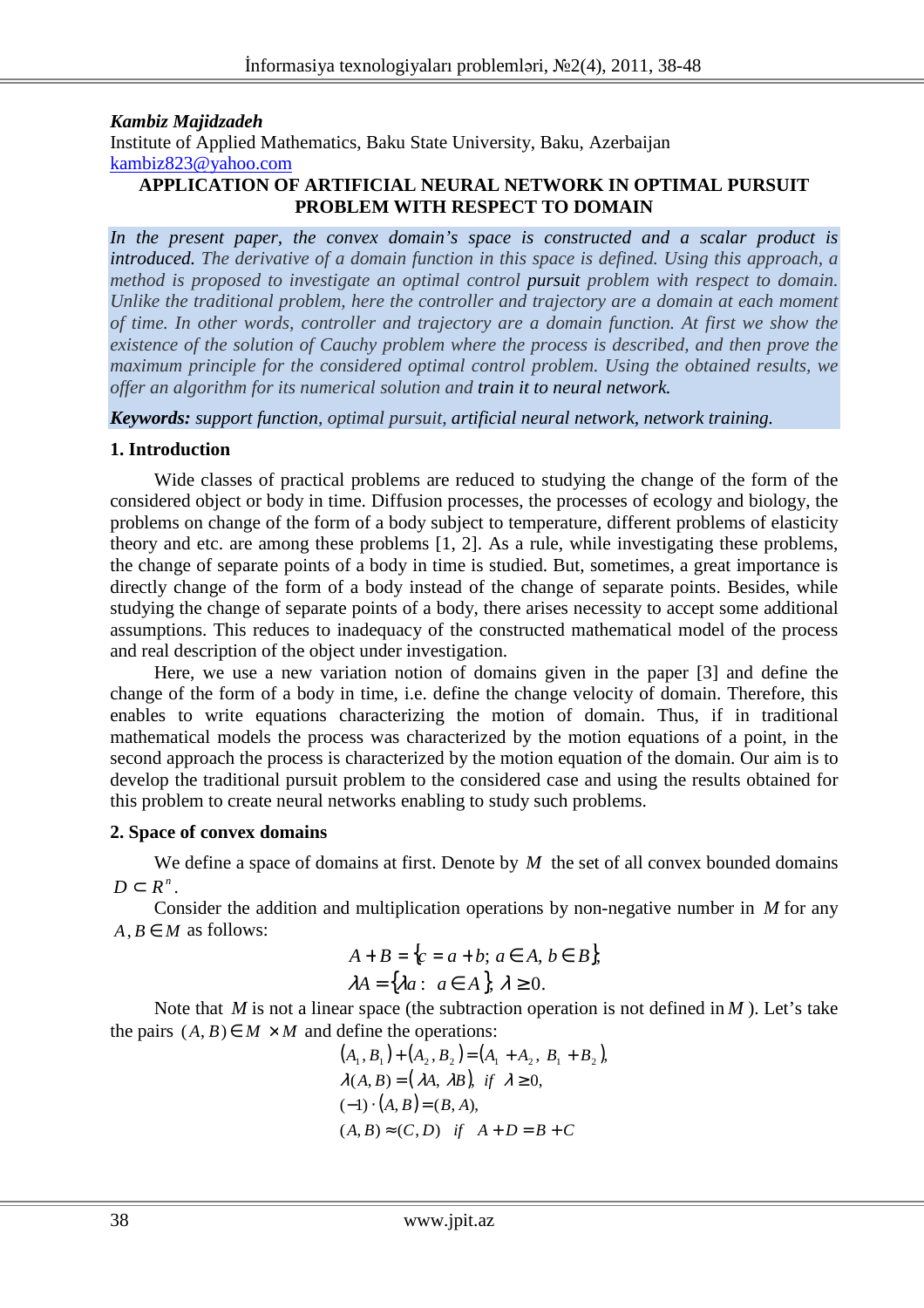As a zero element of this space we take the pair  $(0,0)$ , i.e. the set of elements  $(A, A)$ ,  $A \in M$ . The set of all pairs  $(A, B) \in M \times M$  forms a structure of a linear space. Below we will introduce a scalar product on this space. For any  $A \in M$  the function

$$
P_A(x) = \sup_{l \in A} (l, x), \ x \in R^m \tag{1}
$$

is called a support function of the set *A* . This function is continuously convex and positivehomogeneous, i.e.  $P_A(\lambda x) = \lambda P_A(x)$ ,  $\lambda \ge 0$ . Moreover, it is known [4] that for each continuously convex positive-homogeneous function  $P(x)$  there exists a convex bounded set *A*∈*M* such that

$$
P(x) = P_{A}(x).
$$

The set *A* ∈ *M* is reconstructed as a subdifferential of the function  $P_A(x)$  at the origin [4], i.e.

$$
A = \partial P_A(0) = \{ l \in R^m : P_A(x) \ge (l, x), x \in R^m \}.
$$
 (2)

Let's take any  $a = (A_1, A_2)$ ,  $b = (B_1, B_2)$ ,  $A_i, B_i \in M$ ,  $i = 1, 2$ , and define the scalar product as  $a \bullet b = \int p(x)q(x)ds$ . (3)

Here, 
$$
p(x) = p_{A_1}(x) - p_{A_2}(x)
$$
,  $g(x) = p_{B_1}(x) - p_{B_2}(x)$ , where  $p_{A_i}(x)$ ,  $p_{B_i}(x)$  are

 $1 \times 1$   $A_2 \times 7 \times 0 \times 7$   $1$   $B_1 \times 7$   $1$   $B_2$ support functions of the sets  $A_i$ ,  $B_i$ , respectively;  $S_B$  is a surface of a unit ball  $B$ . It is natural to define a norm in this space as

$$
\|a\|_{ML_2} = \sqrt{a.a} = \left(\int_{S_B} (p_{A_1}(x) - p_{A_2}(x))^2 ds\right)^{1/2}.
$$
 (4)

Note that for the one-dimensional case  $n = 1$ , the formula (3) turns to

 $a \bullet b = p(-1)g(-1) + p(1)g(1)$ .

It can be shown that this definition satisfies all requirements of a scalar product. We denote this space by  $ML_2$ . The distance between the sets  $A \in M$  and  $B \in M$  is defined as the norm of

$$
a = (A,0) - (B,0) = (A, B).
$$

Let at the time  $t \in [0,T]$  the area under investigation be in the form  $D(t)$ . We define the speed of the evolution of the domain  $D(t)$  as:

$$
\frac{\partial P_{D(t)}(x)}{\partial t} = \lim_{\Delta t \to 0} \frac{P_{D(t+\Delta t)}(x) - P_{D(t)}(x)}{\Delta t}, \quad x \in S_B.
$$

If there exist the domains  $V_1(t)$ ,  $V_2(t) \in M$ ,  $t \in [0, T]$  such that

$$
\frac{\partial P_{D(t)}(x)}{\partial t} = P_{V_1(t)}(x) - P_{V_2(t)}(x),\tag{5}
$$

we write  $\dot{d}(t) = (V_1(t), V_2(t)) \in M \times M$ . For instance, if  $D(t) = B_t$  is a ball of radius t, with the center at the origin, then  $P_{D(t)} = t \cdot ||x||$ . In this case,  $\dot{D}(t) = (B_1, 0)$ . If  $D(t)$  is defined as follows

$$
D(t) = \{(x_1, x_2) : 0 \le x_1 \le at, 0 \le x_2 \le bt\},\
$$

then  $\dot{d}(t) = (D(1),0)$ .

For any *t* let's consider the pair  $d(t)=(D_1(t), D_2(t))\in M\times M$ . Writing  $d(t) = (D_1(t),0) - (D_2(t),0)$ , provided  $d_1(t), d_2(t) \in M \times M$  we can define  $\dot{d}(t) = \dot{d}_1(t) - \dot{d}_2(t) \in M \times M$ .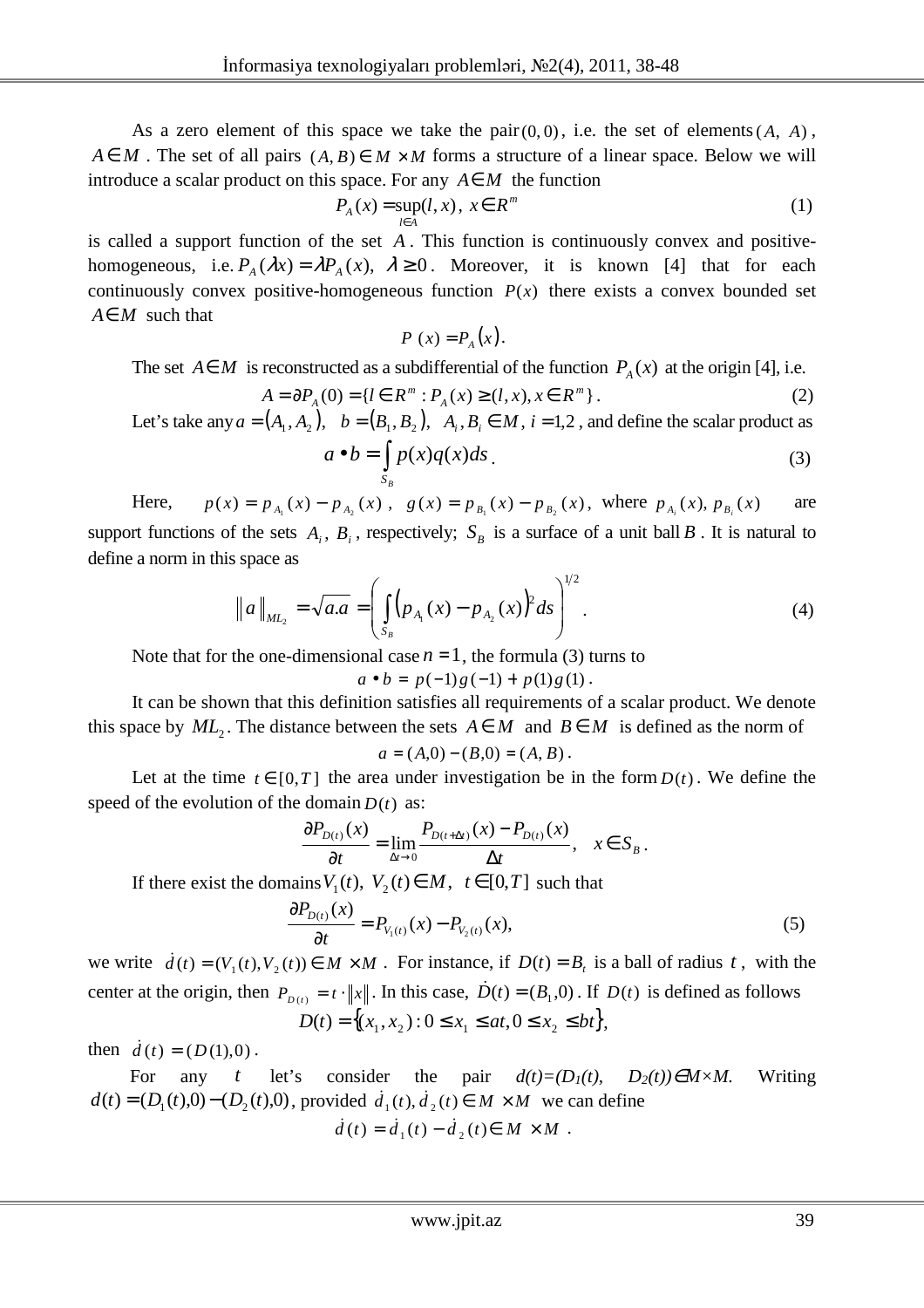#### **3. Problem statement**

Now let's assume that the motion of the object under investigation is described by the following system of equations:

$$
\dot{Y}(t) = a_1(t)Y(t) + b_1(t)V(t), \quad Y(0) = Y_0,
$$
\n(6)

$$
\dot{Z}(t) = a_2(t)Z(t) + b_2(t)V(t), \quad Z(0) = Z_0.
$$
 (7)

Here,  $a_i(t)$ ,  $b_i(t)$ ,  $i = 1, 2$ , are the given functions,  $Y_0, Z_0 \in M_0$  are the given closed convex bounded sets,  $V(t)$  is a controller and a closed convex bounded set for each  $t \in [0, T]$ . This function is said to be a domain function. We'll show that under certain conditions the solution of problem (6)–(7) is also a closed convex bounded set. By *U* denote a set of controls  $V(t) \in V_0$ ,  $t \in [0,T]$  such that  $\left\| V(t) \right\| \in L_2(0,T)$ . In other words,

$$
U = \{ V = V(t) \in U_0, \quad \forall t \in [0, T], \, \|V(t)\| \in L_2(0, T) \}.
$$
 (8)

Here,  $U_0$  is a convex subset of the class of a closed convex bounded sets  $M$ .

Our aim is to find a domain function  $V(t) \in U$  giving minimum to the following functional

$$
J(v) = ||Y(T) - Z(T)||^{2} + \mu \int_{0}^{T} ||V(t)||^{2} dt \rightarrow \min,
$$
\n(9)

where,  $\mu \geq 0$  is a given number.

We consider the existence of a solution from the class of closed bounded domain functions of problem (6), (7) for arbitrary  $V(t) \in U$  at first.

*Theorem 1.* Let  $b_i(t) \ge 0$ ,  $i = 1, 2$ ,  $t \in [0, T]$ . Then, for arbitrary  $V = V(t) \in U$  problem (6), (7) has a unique solution in the class of closed convex bounded domain functions.

*Proof.* Take an arbitrary  $V = V(t) \in U$  and consider the following function

$$
P(x;t) = \exp\left(\int_{0}^{t} a_{1}(\tau)d\tau\right)\left[P_{Y_{0}}(x) + \int_{0}^{t} b_{1}(\tau)\exp\left(-\int_{0}^{\tau} a_{1}(s)ds\right)P_{V(t)}(x) d\tau\right].
$$
 (10)

By verifying we can see that the function  $P(x; t)$  is a solution of the problem

$$
\frac{\partial P(x;t)}{\partial t} = a_1(t)P(x;t) + b_1(t)P_{V(t)}(x), \quad P(x;0) = P_{Y_0}(x) \tag{11}
$$

As  $V(t)$  is a convex set for  $Y_0$  and each  $t \in [0, T]$ , their support functions  $P_{Y_0}(x)$ ,  $P_{V(t)}(x)$  are convex and homogeneous functions.

Show that if *a*(*t*) ≥ 0, then  $\int$ *t*  $a(s)P_{V(s)}(x)ds$ 0  $(s)P_{V(s)}(x)ds$  is convex with respect to  $x \in R^m$ , Indeed, for an arbitrary  $x_1, x_2 \in R^m$ ,

$$
\int_{0}^{t} a(s) P_{V(s)}\left(\frac{x_{1} + x_{2}}{2}\right) ds \leq \int_{0}^{t} a(s) \left[\frac{1}{2} P_{V(s)}(x_{1}) + \frac{1}{2} P_{V(s)}(x_{2})\right] ds =
$$
\n
$$
= \frac{1}{2} \int_{0}^{t} a(s) P_{V(s)}(x_{1}) ds + \frac{1}{2} \int_{0}^{t} a(s) P_{V(s)}(x_{2}) ds.
$$

Taking this into account, it is clear that the function  $P(x;t)$  determined as (10) is a convex homogeneous function. Then, there exists a convex, bounded domain function  $Y(t)$  such that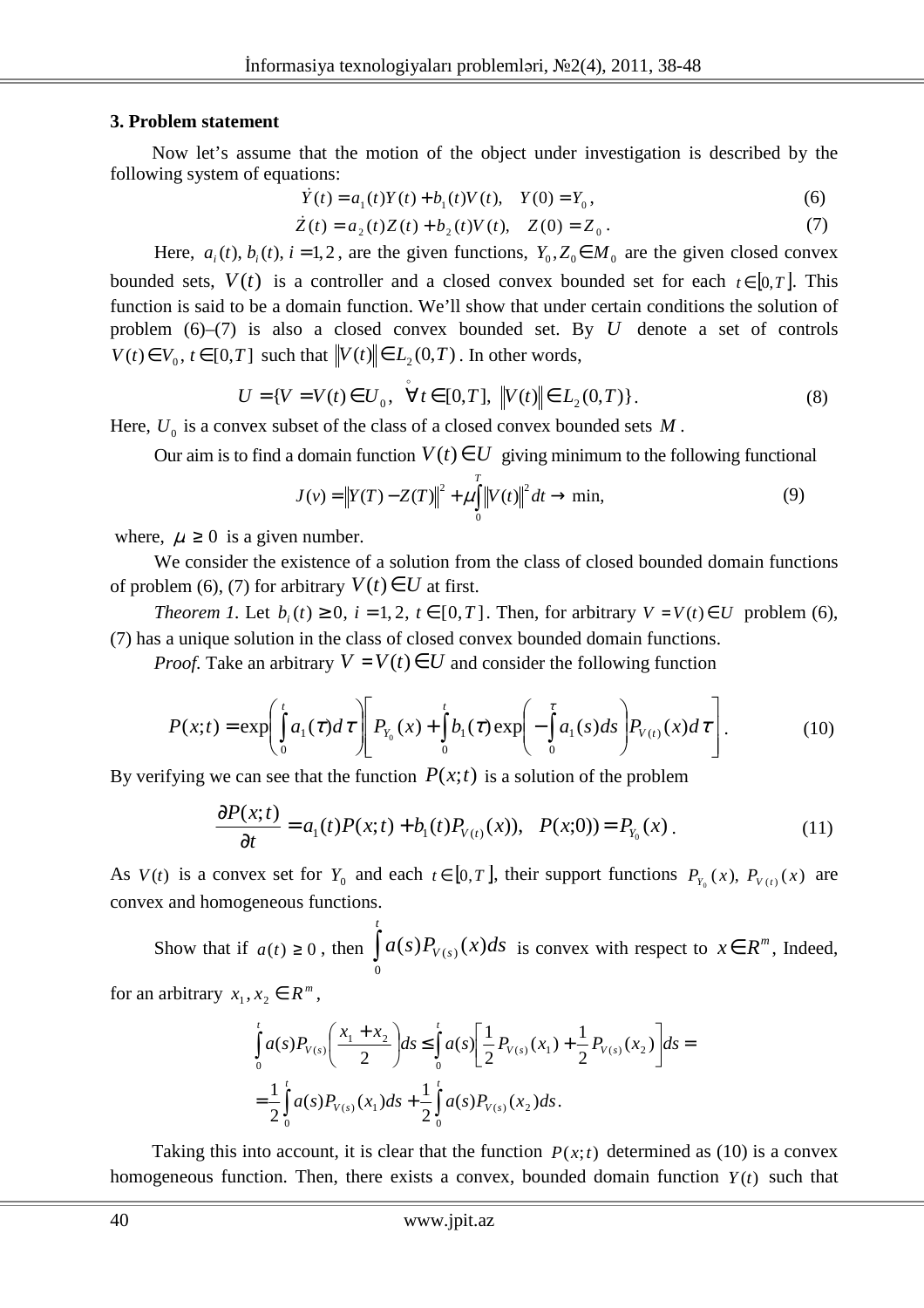$P_{Y(t)}(x) = P(x; t)$ . Taking into account relation (11), it is clear that  $Y(t)$  is a solution of problem (6). In the same way, we can show that problem (7) has a unique solution. The theorem is proved.

## **4. Maximum principle**

Assume  $\Psi = (\Psi_1(t), \Psi_2(t))$  is a solution of the following problem

$$
\dot{\Psi}_1(t) = -a_1(t)\Psi_1(t), \quad \Psi_1(T) = -2[Y(T) - Z(T)], \qquad (12)
$$

$$
\Psi_2(t) = -a_2(t)\Psi_2(t), \ \Psi_2(T) = -2[Y(T) - Z(T)]. \tag{13}
$$

Problem (12), (13) is a problem conjugated to problem (6)–(9). Since  $Y(T) \in M$ ,  $Z(T) \in M$ , in the same way we can show that  $\Psi_1(t) \in M \times M$ ,  $\Psi_2(t) \in M \times M$ ,  $t \in [0, T]$ . Now, for the given problem prove the following theorem that is the analogy of the maximum principle.

*Theorem* 2. Let  $V^*(t) \in M$  be an optimal solution of problem (6)–(9). Then, the following relations are satisfied for almost all  $t \in (0,T)$ ,

$$
b_1(t)v^*(t) \bullet \Psi_1^*(t) + b_2(t)V^*(t) \bullet \Psi_2^*(t) - \mu \|V^*(t)\|^2 =
$$
  
= 
$$
\max_{V \in U_0} [b_1(t)V \bullet \Psi_1^*(t) + b_2(t)V \bullet \Psi_2^*(t) - \mu \|V\|^2], \quad \forall t \in (0, T), V \in U_0.
$$
 (14)

Here,  $\Psi_i^* = \Psi_i^*(t)$ ,  $i = 1, 2$  is a solution of conjugated problem (12)–(13) corresponding to  $V^* = V^*(t)$ .

*Proof.* Take the two possible variants as  $\{V(t), Y(t), Z(t)\}$ ,  $\overline{V}(t), \overline{Y}(t), \overline{Z}(t)\}$  and make the following denotation

$$
\Delta Z(t) = \overline{Z}(t) - Z(t), \ \Delta Y(t) = \overline{Y}(t) - Y(t), \ \Delta V(t) = \overline{V}(t) - V(t).
$$
\nIt is clear that the following relations will be satisfied:

\n(15)

It is clear that the following relations will be satisfied:

$$
\Delta \dot{Y}(t) = a_1(t)\Delta Y(t) + b_1(t)\Delta V(t), \quad \Delta Y(0) = 0,
$$
\n(16)

$$
\Delta Z(t) = a_2(t)\Delta Z(t) + b_2(t)\Delta V(t), \quad \Delta Z(0) = 0,
$$
\n(17)

Multiply equation (16) by the functions  $\Psi_1(t) \in M \times M$ , and equation (17) by the functions  $\Psi_2(t) \in M \times M$ ,  $\forall t \in [0, T]$ , integrate and sum. Then

$$
\int_{0}^{T} \left[ \Delta \dot{Y}(t) \bullet \Psi_{1}(t) - a_{1}(t) \Delta Y(t) \bullet \Psi_{1}(t) - b_{1}(t) \Delta V(t) \bullet \Psi_{1}(t) \right] dt +
$$
\n
$$
+ \int_{0}^{T} \left[ \Delta \dot{Z}(t) \bullet \Psi_{2}(t) - a_{2}(t) \Delta Z(t) \bullet \Psi_{2}(t) - b_{2}(t) \Delta V(t) \bullet \Psi_{2}(t) \right] dt = 0.
$$

Taking into account initial conditions we get:

$$
\Delta Y(T) \bullet \Psi_1(T) - \int_0^T \Big[ \Delta Y(t) \bullet \dot{\Psi}_1(t) + a_1(t) \Delta Y(t) \bullet \Psi_1(t) \Big] dt -
$$
  

$$
- \int_0^T b_1(t) \Delta V(t) \bullet \Psi_1(t) dt + \Delta Z(T) \bullet \Psi_2(T) -
$$
  

$$
- \int_0^T \Big[ \Delta Z(t) \bullet \Psi_2(t) + a_2(t) \Delta Z(t) \bullet \Psi_2(t) \Big] dt - \int_0^T b_2(t) \Delta V(t) \bullet \Psi_2(t) dt = 0.
$$
 (18)

Now, calculate the increment of functional (9)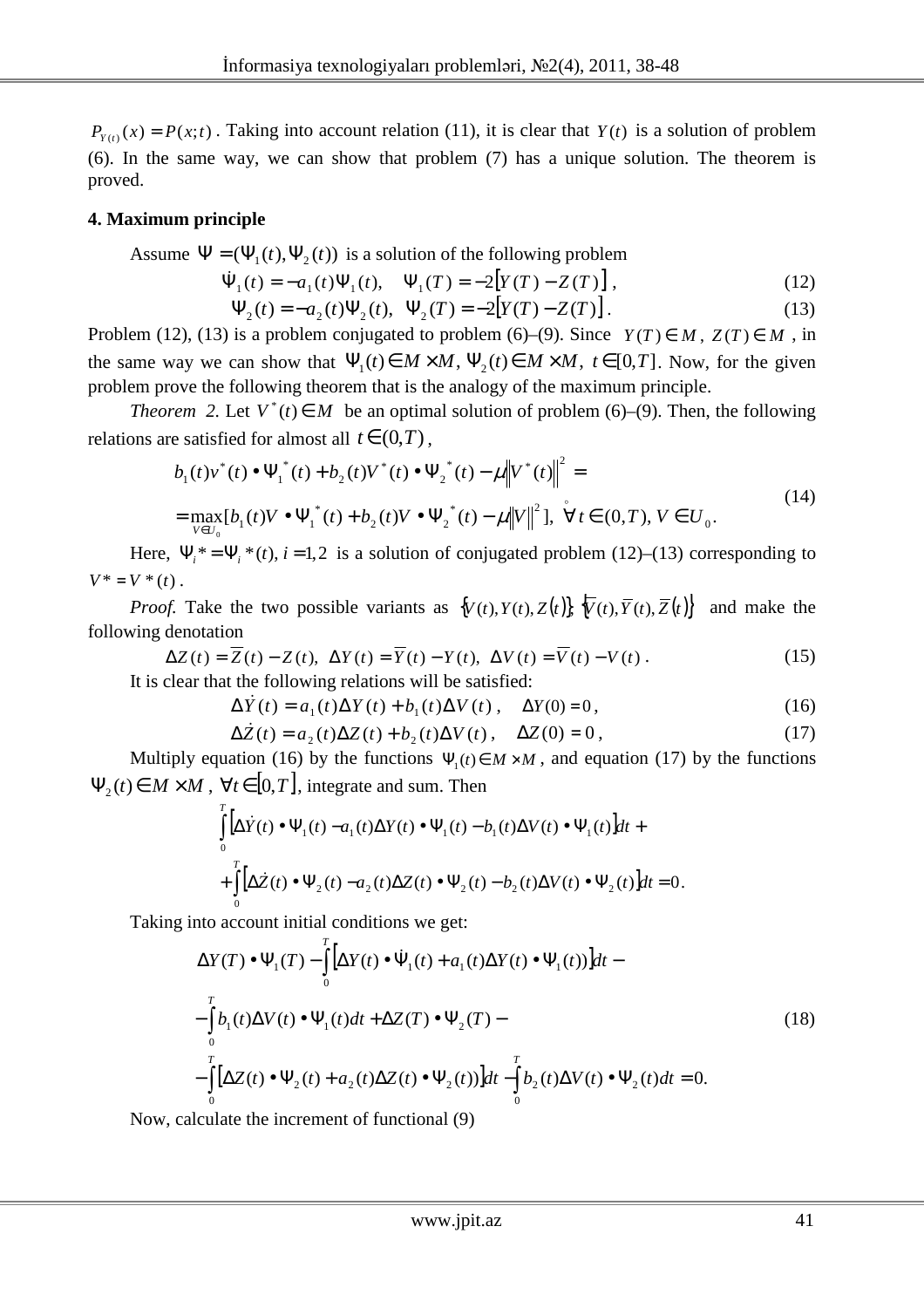$$
\Delta J \equiv J(\overline{V}) - J(V) = 2(Y(T) - Z(T)).[\Delta Y(T) - \Delta Z(T)] +
$$
  
+  $\mu \int_{0}^{T} ||\overline{V}(t)||^{2} dt - \mu \int_{0}^{T} ||V(t)||^{2} dt + \max_{t \in [0,T]} ||\Delta Y(t)||$  (19)

Here, we make denotation  $\|\Delta Y(t)\| = \|(\Delta Y(t), 0)\|$ . Add relation (18) to (19), (Take into account that right hand side is equal zero). Then

$$
\Delta J = 2(Y(T) - Z(T)) \bullet [\Delta Y(T) - \Delta Z(T)] + \Delta Y(T) \bullet \Psi_1(T) -
$$
\n
$$
- \int_0^T [\Delta Y(t) \bullet \dot{\Psi}_1(t) + a_1(t)\Delta Y(t) \bullet \Psi_1(t)]dt - \int_0^T b_1(t)\Delta V(t) \bullet \Psi_1(t)dt +
$$
\n
$$
+ \Delta Z(T) \bullet \Psi_2(T) - \int_0^T [\Delta Z(t) \bullet \dot{\Psi}_2(t) + a_2(t)\Delta Z(t) \bullet \Psi_2(t)]dt -
$$
\n
$$
- \int_0^T b_2(t)\Delta V(t) \bullet \Psi_2(t)dt + \mu \int_0^T ||\nabla(t)||^2 dt - \mu \int_0^T ||V(t)||^2 dt + o\left(\max_{t \in [0,T]} ||\Delta Y(t)||\right) = 0.
$$

Take into account that the functions  $\Psi_1 = \Psi_1(t)$ ,  $\Psi_2 = \Psi_2(t)$  are the solutions of problem (12)– (13):

$$
\Delta J = \mu \int_{0}^{T} \left\| \overline{V}(t) \right\|^{2} dt - \mu \int_{0}^{T} \left\| V(t) \right\|^{2} dt - \int_{0}^{T} b_{1}(t) \overline{V}(t) \cdot \Psi_{1}(t) dt + \int_{0}^{T} b_{1}(t) V(t) \cdot \Psi_{1}(t) dt - \int_{0}^{T} b_{2}(t) \overline{V}(t) \cdot \Psi_{2}(t) dt + \int_{0}^{T} b_{2}(t) V(t) \cdot \Psi_{2}(t) dt + \int_{0}^{T} o \left( \max_{t \in [0, T]} \left\| \Delta Y(t) \right\| \right) dt
$$
\n(20)

From the form  $(10)$  of problem  $(6)$ – $(7)$  it is clear that:

$$
\left|P_{Y(t)}(x;\overline{V}) - P_{Y(t)}(x;V)\right| \leq C_1 \int_0^t \left|P_{\overline{V}(t)}(x) - P_{V(t)}(x)\right| d\tau,
$$
  

$$
\left|P_{Z(t)}(x;\overline{V}) - P_{Z(t)}(x;V)\right| \leq C_2 \int_0^t \left|P_{\overline{V}(t)}(x) - P_{V(t)}(x)\right| d\tau,
$$

Here and further, by  $C_i = const$ ,  $i = 1, 2,...$  we'll denote positive constants.

Take this into account in (20) we get:

$$
\max_{t\in[0,T]}\left\|\Delta Y(t)\right\|^2 \le C_3 \left(\int_0^T \left|\Delta V(t)\right| dt\right)^2, \quad \max_{t\in[0,T]}\left\|\Delta Z(t)\right\|^2 \le C_3 \left(\int_0^T \left|\Delta V(t)\right| dt\right)^2.
$$
\n(21)

Now, let  $\{V^*(t), Y^*(t), Z^*(t)\}\)$  be a solution of problems (6)–(9). Then

$$
\Delta J = \mu \int_{0}^{T} \left\| V(t) \right\|^{2} dt - \mu \int_{0}^{T} \left\| V^{*}(t) \right\|^{2} dt - \int_{0}^{T} b_{1}(t) V(t) \bullet \Psi_{1}(t) dt +
$$
  

$$
- \int_{0}^{T} b_{2}(t) V(t) \bullet \Psi_{2}(t) dt + \int_{0}^{T} b_{1}(t) V(t) \bullet \Psi_{1}(t) dt +
$$
  

$$
+ \int_{0}^{T} b_{2}(t) V^{*}(t) \bullet \Psi_{2}(t) dt + \int_{0}^{T} o\left( \max_{t \in [0, T]} \left\| \Delta Y(t) \right\| \right) dt \ge 0 , \quad \forall V \in U.
$$
 (22)  

$$
= \begin{bmatrix} 0 & T \end{bmatrix}
$$
 be the Lebesgue points set [0] of the function

Let  $t \in [0,T]$  be the Lebesgue points set [9] of the function

$$
B(t)V^{*}(t)\bullet\psi^{*}(t)-\beta_{1}\left\Vert V^{*}(t)\right\Vert ^{2}-B(t)V(t)\bullet\psi^{*}(t)+\beta_{1}\left\Vert V(t)\right\Vert ^{2}.
$$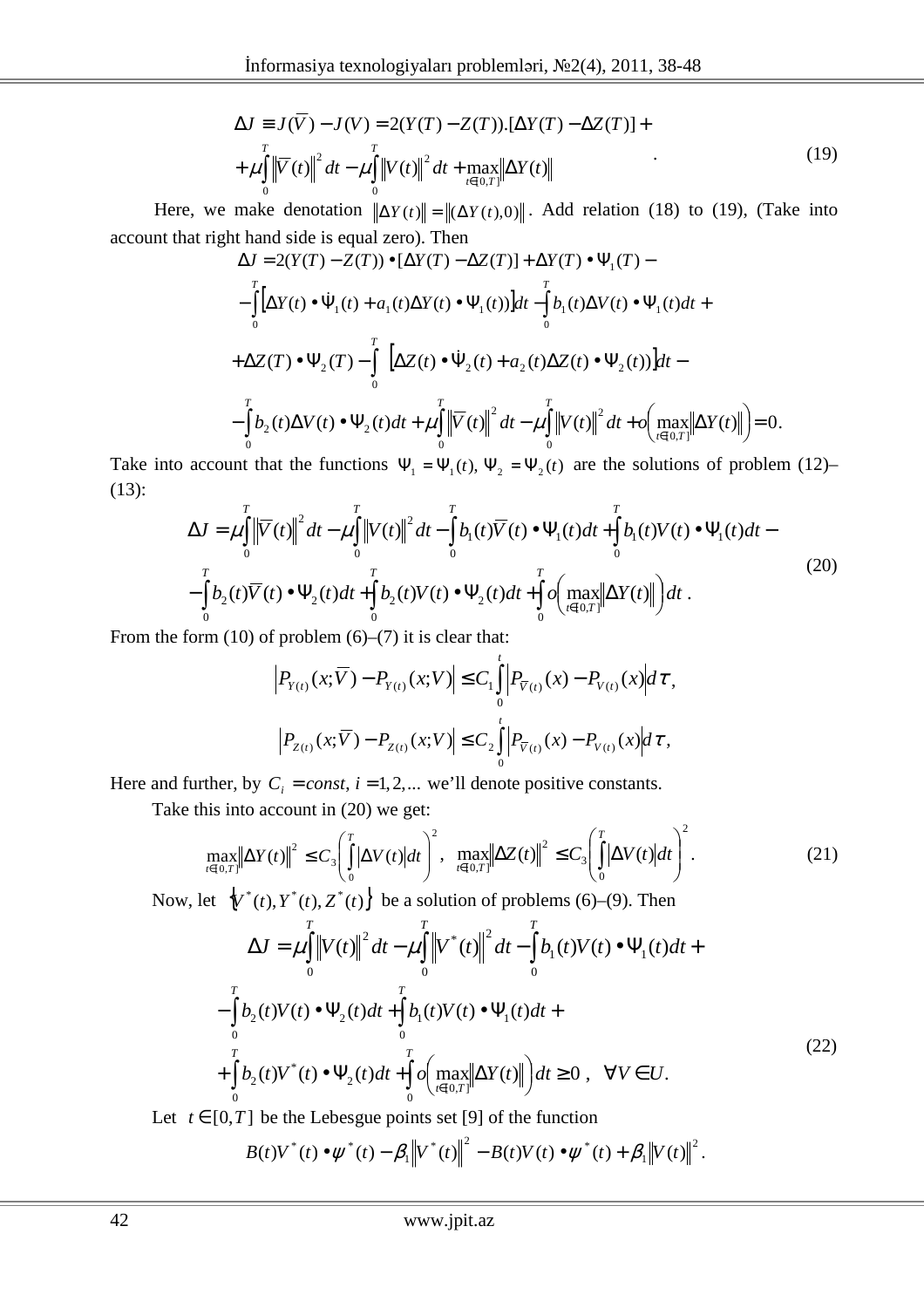Take any number  $\varepsilon > 0$  and  $V \in U_0$ . Select the following domain control:

$$
V(\tau) = \begin{cases} V, & \tau \in [t, t + \varepsilon] \\ V^*(\tau), & \tau \in [0, T] \setminus [t, t + \varepsilon] \end{cases}
$$

.

It is clear from (8) that  $V = V(t) \in U$ . Then, from (21) we get:

$$
\|Y(t) - Y^*(t)\|_{CF}^2 \le \varepsilon C_3 \int_{t}^{t+\varepsilon} \|V(t) - V^*(t)\|^2 dt,
$$
  

$$
\|Z(t) - Z^*(t)\|_{CF}^2 \le \varepsilon C_3 \int_{t}^{t+\varepsilon} \|V(t) - V^*(t)\|^2 dt.
$$

Here,

$$
||Y||_{CF} = \max_{x \in S_B} |P_Y(x)|
$$

Take this into account in (22). Then, divide

$$
\Delta J = \mu \int_{t}^{t+\varepsilon} \|V\|^2 dt - \mu \int_{t}^{t+\varepsilon} \left\|V^*(t)\right\|^2 dt - \int_{t}^{t+\varepsilon} b_1(t)V \cdot \Psi_1(t)dt + \int_{t}^{t+\varepsilon} b_1(t)V^*(t) \cdot \Psi_1(t)dt - \int_{t}^{t+\varepsilon} b_2(t)V \cdot \Psi_2(t)dt +
$$
  
+ 
$$
\int_{t}^{t+\varepsilon} b_2(t)V^*(t) \cdot \Psi_2(t)dt + o(\varepsilon) \ge 0 , \quad \forall V \in U_0
$$

into  $\varepsilon \to 0$  and get relation (14). The theorem is proved.

### **5. Algorithm for numerical solution**

For pursuit problems  $(6)$ – $(9)$  we obtained an optimality condition in the form  $(14)$ . This condition is an analogy of the maximum principle for the problem under investigation. Using the obtained optimality condition, give an algorithm for numerical solution of problems (6)–(9).

*Step 1*. Take the initial domain  $V^{(0)} = V^{(0)}(t) \in U$ , solve problems (6)–(7) and find the domain functions  $Y^{(0)} = Y^{(0)}(t), Z^{(0)} = Z^{(0)}(t)$ .

*Step 2.* Taking these solutions into account in problems (12), (13), we find the solutions  $(t)$ ,  $\Psi_2^{(0)} = \Psi_2^{(0)}(t)$ 2  $(0)$ 2  $(0)$ 1  $\Psi_1^{(0)} = \Psi_1^{(0)}(t)$ ,  $\Psi_2^{(0)} = \Psi_2^{(0)}(t)$  of the conjugated problem.

*Step 3.* Having solved the following problem

$$
\int_{0}^{T} \left[ b_{1}(t) \Psi_{1}^{(0)}(t) + b_{2}(t) \Psi_{2}^{(0)}(t) - 2\mu V^{(0)}(t) \right] V(t) \to \max, \ V = V(t) \in U,
$$
\n(23)

we find the domain function  $\overline{V}^{(0)}(t)$ .

*Step 4*. The next domain function  $V^{(1)} = V^{(1)}(t)$  is found from the following relation:

$$
V^{(1)} = (1 - \alpha)\overline{V}^{(0)} + \alpha V^{(0)}, \quad 0 < \alpha < 1.
$$

Here,  $\alpha$  may be selected by different ways. So, our main aim is to provide completion of the following monotonicity condition

$$
J(V^{(1)}) \leq J(V^{(0)})\,.
$$

The process is continued until some accuracy condition is satisfied. The accuracy condition may be as

$$
\left| J(V^{(1)}) - J(V^{(0)}) \right| < \varepsilon \,,
$$
\n
$$
\left\| V^{(1)} - V^{(0)} \right\| < \varepsilon
$$

and etc. As the suggested method is similar to the conditional gradient method, under certain conditions its construction is shown in [10].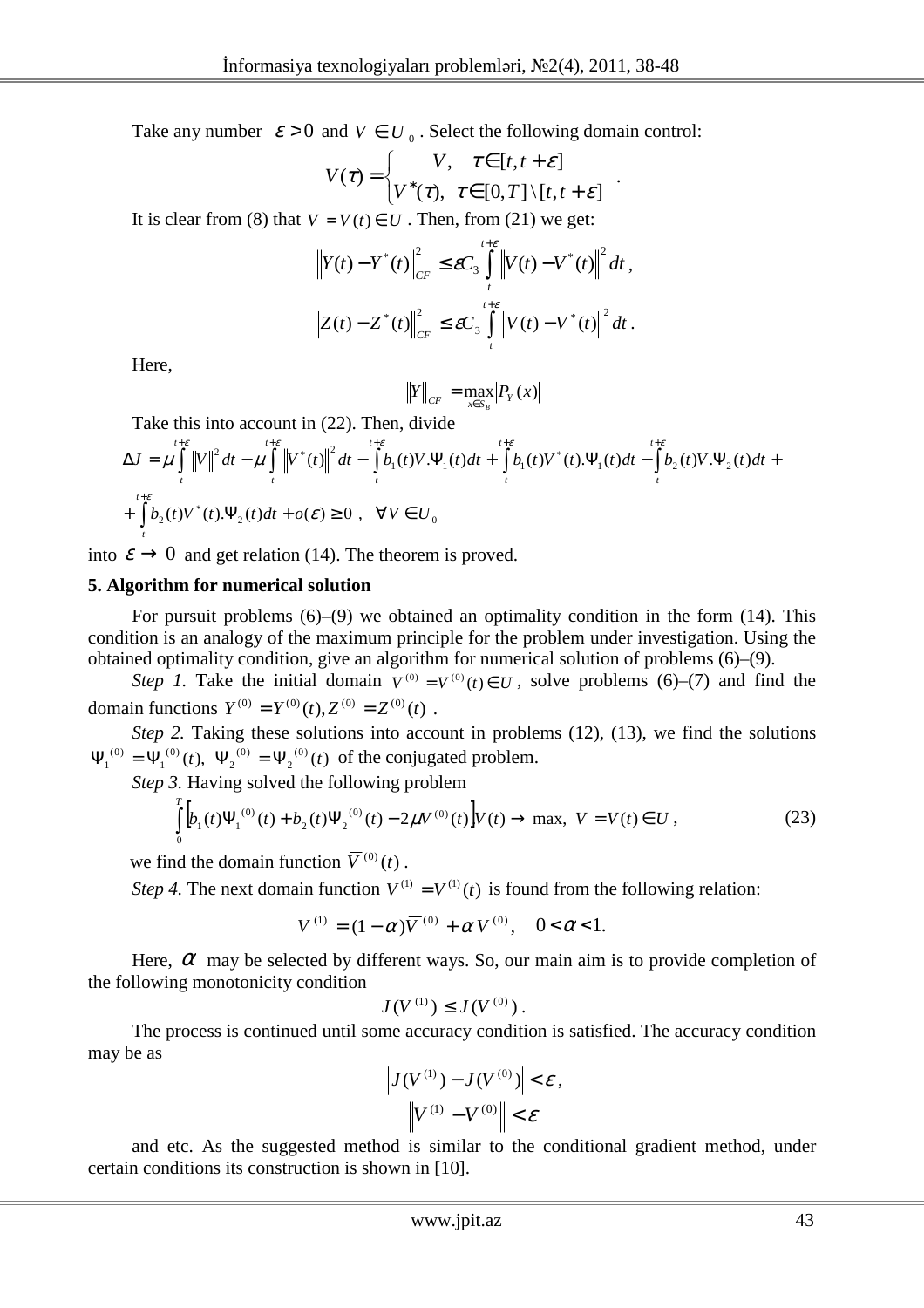As it is seen, at each iteration, problems (6), (7) are solved in the second step, problems (12), (13) in the third step. To solve these problems discretize them. For that partition the segment  $[0, T]$  into *n* parts by the step *n*  $h = \frac{T}{r}$ . In this case, we can write (6), (7) in the following way:

$$
Y(i+1) = (1 + ha_1(i))Y(i) + hb_1(i)V(i), \quad Y(0) = Y_0,
$$
\n(24)

$$
Z(i+1) = (1 + ha_2(i))Z(i) + hb_2(i)V(i), \quad Z(0) = Z_0, i = \overline{1, n}.
$$
 (25)

Notice that unlike the traditional problems, here  $V(i)$ , $Y(0)$ , $Z(0)$  are convex sets for each  $i = 1, n$ . As it is seen, as the quantity *n*  $h = \frac{T}{t}$  is small, and  $b_1(t) \ge 0$ ,  $b_2(t) \ge 0$  and each new domain  $Y(i)$ ,  $Z(i)$  found by the new method stated above is the sum of convex domains, they also will be convex domains. Thus, discrete problems (24), (25) may be solved for each control *V*(*t*) selected in the first step. Unlike problems (6), (7), the domain functions  $\Psi_1(t)$ ,  $\Psi_2(t)$  being a solution of problems (12), (13) will not be convex for each  $t \in [0,T]$ . For that, equation (12) may be written in the form:

$$
\dot{\Psi}_{1}^{(1)}(t) = -a_{1}(t)\Psi_{1}^{(1)}(t), \quad \Psi_{1}^{(1)}(T) = -2Y(T),
$$
\n(26)

$$
\dot{\Psi}_1^{(2)}(t) = -a_1(t)\Psi_1^{(2)}(t), \quad \Psi_1^{(2)}(T) = -2Z(T).
$$

Then, the solution of problem (12) may be shown in the form

$$
\Psi_1(t) = \Psi_1^{(1)}(t) - \Psi_1^{(2)}(t) .
$$

Since  $Y(T)$  and  $Z(T)$  are convex domains, the domain functions  $\Psi_1^{(1)}(t)$ ,  $\Psi_1^{(2)}(t)$ 1  $\Psi_1^{(1)}(t)$ ,  $\Psi_1^{(2)}(t)$  will be convex sets for each  $t \in [0,T]$ . In the same way, having written equation (13) in the form (26), we can show it as

$$
\Psi_2(t) = \Psi_2^{(1)}(t) - \Psi_2^{(2)}(t).
$$

Then, as it is seen, the functional (23) considered in the third step of iteration by the formula of scalar product (1) may be written in the form:

$$
\int_{S_B}^{T} \left[ b_1(t) P_{\Psi_1^{(0)}(t)}(x) + b_2(t) P_{\Psi_2^{(0)}}(x) - 2\mu P_{V^{(0)}(t)}(x) \right] P_{V(t)}(x) ds \to \max, \ V = V(t) \in U.
$$
 (27)

Here,

$$
P_{\Psi_1(t)}(x) = P_{\Psi_1^{(1)}(t)}(x) - P_{\Psi_1^{(2)}(t)}(x)
$$
  

$$
P_{\Psi_2(t)}(x) = P_{\Psi_2^{(1)}(t)}(x) - P_{\Psi_2^{(2)}(t)}(x).
$$

Denote

$$
A_0(t,x) = b_1(t) P_{\Psi_1^{(0)}(t)}(x) + b_2(t) P_{\Psi_2^{(0)}}(x) - 2\mu P_{V^{(0)}(t)}(x).
$$

Then we can write problem (27) briefly in the form

$$
\int_{S_B} \int_0^T A^{(0)}(t, x) P_{V(t)}(x) ds \to \max, \ V = V(t) \in U \ . \tag{28}
$$

Thus, having solved discrete domain equation (24), (25) at each iteration we must find the maximum of the functional of the form  $(28)$ . As equations  $(24)$ ,  $(25)$  are discrete, to minimize functional (28) we must discretize it. In this case, functional (28) may be written as follows:

$$
\sum_{i=1}^{n} \sum_{j=1}^{m} A_{ij}^{(0)} P_{ij} \to \max. \tag{29}
$$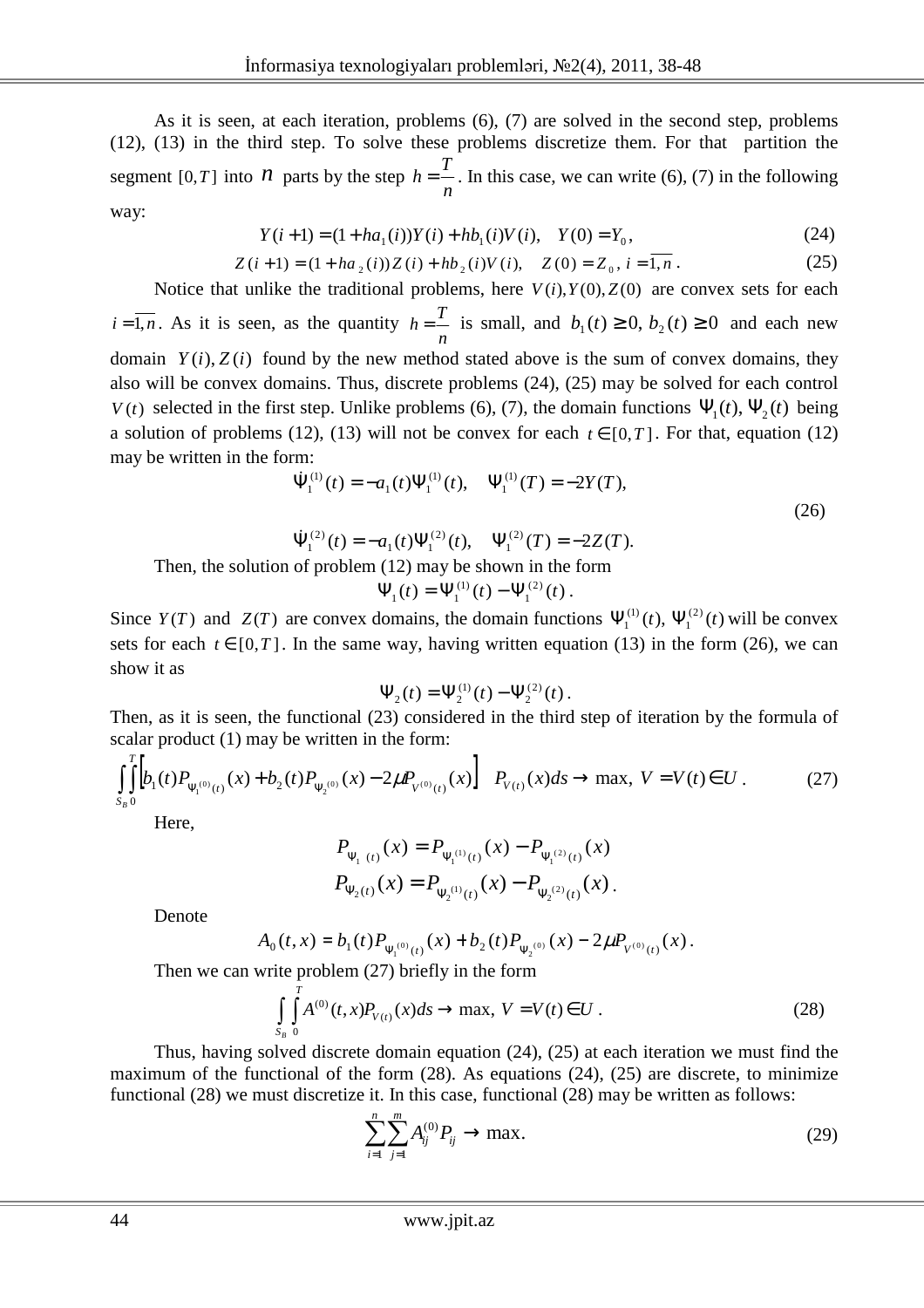The condition in the set (8) may be written in different ways. For example, if  $V = V(t) \in U_0$ , this condition may be written as [5,6]

$$
U_0 = \left\{ V \subset R^2 : V_0 \subset V \subset V_1 \right\}
$$
  

$$
P_0(x) \le P_V(x) \le P_1(x)
$$

Here,  $V_0$ ,  $V_1$  are the given sets,  $P_0(x)$ ,  $P_1(x)$  are their support functions, respectively. Discrete analogy of the considered condition may be written as

$$
P_{ij}^{(0)} \le P_{ij} \le P_{ij}^{(1)}, \ i = \overline{1, n}, \ j = \overline{1, m} \tag{30}
$$

#### **6. Application of a neural network to numerical solution of the problem**

Thus, in the second step of each iteration we must solve discrete domain equations (24),(25) and in the third step the linear programming problems in the form (29), (30). To solve these problems, many complexes of programs have been elaborated [9, 11]. Using these programs, the indicated problem may be solved. But, since discretization is carried out both with respect to *t* and *x*, the solution of problems requires a long iteration process. Therefore, in some cases, it is expedient to solve such problems by a neural network. In spite of the fact that in this case, the artificial neural network training process is too long, a neural network is created once and it finds the solution of the considered problem very quickly [10, 11]. A neural network may be applied to each of the mentioned problems or both of them simultaneously. In order to apply a neural network to the solution of such type problems we give some remarks concerning the training process of a neural network. For that, consider the linear programming problems (29), (30). For training the multi-layer neural network, we need input and output data. Therefore, changing the coefficients both in the functional and restrictions, we carry out training process in a neural network. Here we notice that it is not necessary to carry out the training process by changing all the coefficients, i.e. the data  $A_{ij}^{(0)}$ ,  $P_{ij}^{(0)}$ ,  $P_{ij}^{(1)}$ ,  $i = 1, n, j = 1, m$ . It is possible to retain a part of coefficients as data of our problem and change the other coefficients. Though for obtaining these data we spend much time for iteration, we can use the programs concerning linear programming problems. But a great number of variables causes to some rough errors in the obtained answers. This may reduce to some errors in the solution given by the created neural network as well [7, 8].

Taking into account what has been said, to get the input and output data denote arbitrarily a part of problem data satisfying the restrictions. It is easy to do this under restrictions (30). For example, a part of coefficients is taken as a zero. Assume that in this case the obtained restrictions are not empty. Notice that if the sets  $V_0$ ,  $V$  mentioned above are domains containing

a zero, we can take the coefficients as a zero. Let  $p_1, p_2, ..., p_s$  be new variables of the obtained small-dimensional problem. Then, we get the following small – dimensional problem:

$$
\sum_{k=1}^{s} a_k^{(0)} p_k \to \max. \tag{31}
$$

$$
p_k^{(0)} \le p_k \le p_k^{(1)}, \ k = \overline{1, s}, \tag{32}
$$

Here, the numbers  $a_k^{(0)}$ ,  $p_k^{(0)}$ ,  $p_k^{(1)}$  are the values with respect to the appropriate indices  $A_{ij}^{(0)}$ ,  $P_{ij}^{(0)}$ ,  $P_{ij}^{(1)}$ ,  $i = \overline{1, n}$ ,  $j = \overline{1, m}$ . Notice that taking an aggregate of different variables as a zero, we can get a great number of such small – dimensional problems. Here, having chosen arbitrarily the data  $a_k^{(0)}$ ,  $p_k^{(0)}$ ,  $p_k^{(1)}$ , we solve problems (31), (32) by the known methods and get a solution corresponding to these data. So, we get any number of input data consisting of the aggregate of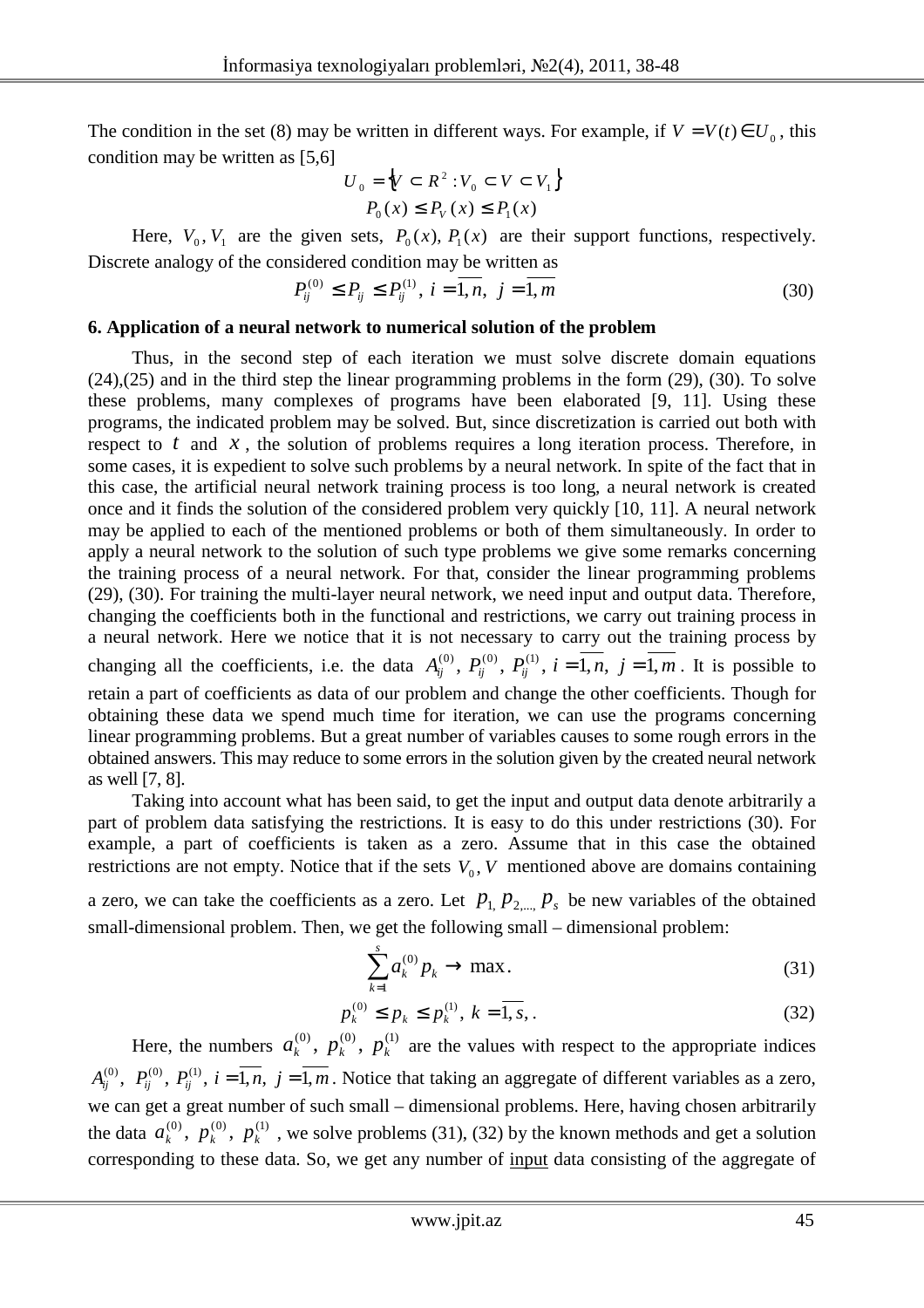$a_k^{(0)}$ ,  $p_k^{(0)}$ ,  $p_k^{(1)}$ ,  $k=1$ , *s* and the same number of <u>output</u> data  $p_1, p_2,..., p_s$  being a solution of appropriate problems (31), (32).

The used neural network is non-liner "*feed forward- distributed time delaybackpropagation*" with levenbery-marqwardt algorithm (train *LM*) contain of three layers:

1 st layer is *Input layer* that contain *6 neuron* and *tansig* transfer function. 2 nd layer is *Hidden layer* that contain *12 neuron* and *tansig* transfer function. 3 rd layer is *Output layer* that contain *3 neuron* and *purelin* transfer function.

Now we can start to creating a neural network through command structure:

```
NET=newff (minmax(P),[6,12,3],{'tansig','tansig','purelin'},'trainlm');
NET=init (NET); 
NET.trainparam.mc=0.8;
NET.trainparam.show=70; 
NET.trainparam.lr_inc=1.03;
NET.trainparam.epochs=500; 
NET.trainparam.lr=0.02; 
NET.trainparam.goal=1e-5;
[NET,tr]=train (NET,P,T); 
Network = Neural Network object: 
    architecture:
    numInputs: 1 
    numLayers: 3 
    biasConnect: [1; 1; 1] 
    inputConnect: [1; 1; 1] 
    layerConnect: [0 0 0; 1 0 0; 1 1 0] 
    outputConnect: [0 0 1] 
    numOutputs: 1 (read-only) 
    numInputDelays: 0 (read-only) 
    numLayerDelays: 0 (read-only) 
     subobject structures:
    inputs: {1x1 cell} of inputs 
    layers: {3x1 cell} of layers 
    outputs: {1x3 cell} containing 1 output 
    biases: {3x1 cell} containing 3 biases 
    inputWeights: {3x1 cell} containing 3 input weights
    layerWeights: {3x3 cell} containing 3 layer weights
    functions:
    adaptFcn: 'trains' 
    divideFcn: 'dividerand' 
    gradientFcn: 'gdefaults' 
    initFcn: 'initlay' 
    performFcn: 'mse' 
    plotFcns: {'plotperform','plottrainstate','plotregression'} 
    trainFcn: 'trainlm' 
     parameters:
    adaptParam: .passes 
    divideParam: .trainRatio, .valRatio, .testRatio
```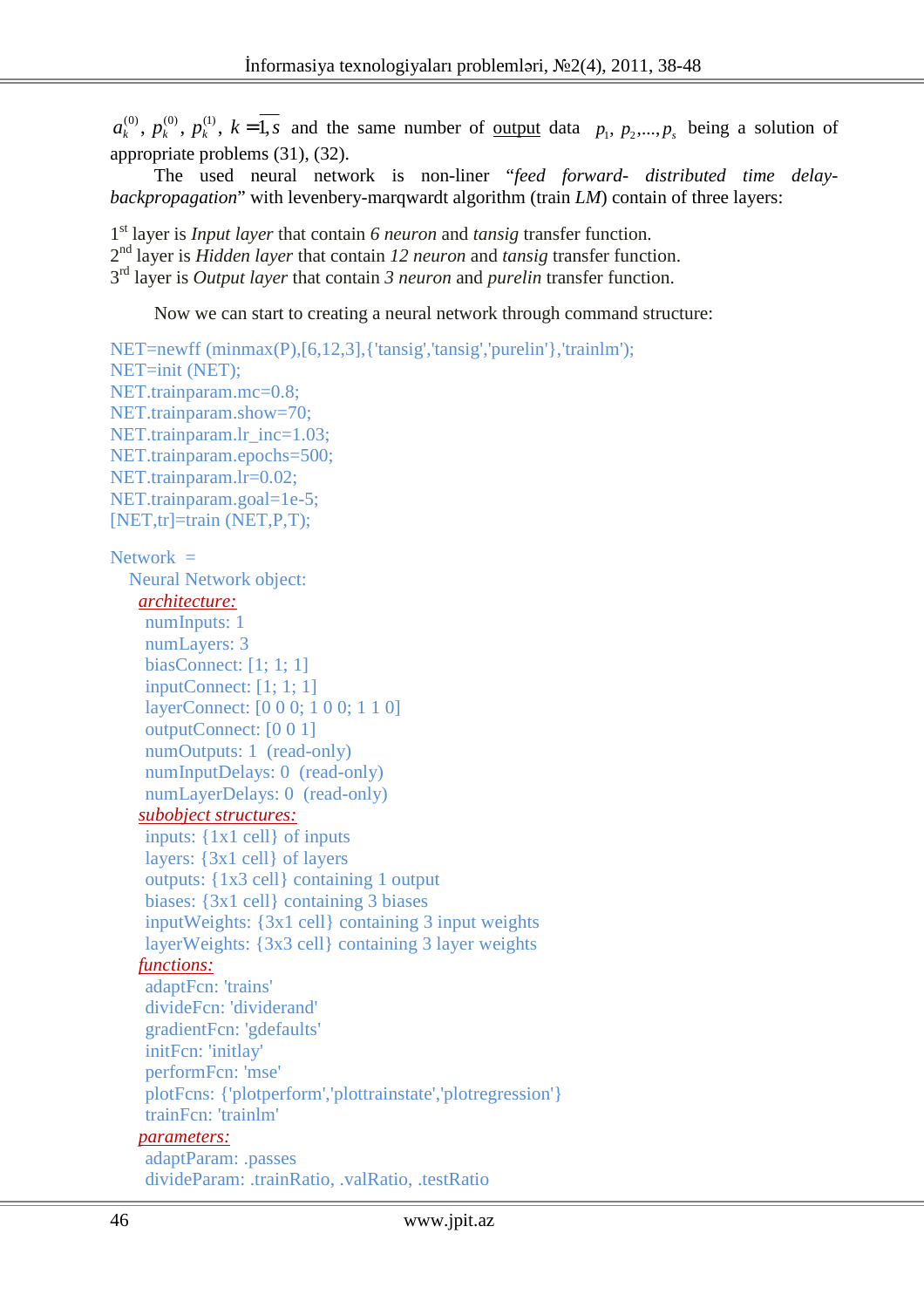gradientParam: (none) initParam: (none) performParam: (none) trainParam: .show, .showWindow, .showCommandLine, .epochs, .time, .goal, .max\_fail, .mem\_reduc, .min\_grad, .mu, .mu\_dec, .mu\_inc, *weight and bias values:* IW: {3x1 cell} containing 3 input weight matrices LW: {3x3 cell} containing 3 layer weight matrices

b: {3x1 cell} containing 3 bias vectors

After initialize and adjust the train and weight parameter, the final created form of the artificial neural network is shown as (fig.1).



*Fig.1. Network architecture*

Here, we introduce the remaining part of output data as a zero. Re-initializing the training process corresponding to these data, we construct a neural network. To minimize the error, the number of data should be increased. Then we introduce the aggregate  $A_{ij}^{(0)}$ ,  $P_{ij}^{(0)}$ ,  $P_{ij}^{(1)}$ ,  $i = 1, n, j = 1, m$ , to the constructed network as input variables.

As the result of training the neural network, it will give us the output  $P_{ij}$ ,  $i = \overline{1,n}$ ,  $j = \overline{1,m}$ . This output will be an approximate solution of problems (29), (30).

Notice that if we take into account that the class of vectors obtained as the result of taking separate groups of variables as a zero may play as a basis, we can say that the training process is perfect.

### **7. Conclusion**

Using new approach, a method is proposed to investigate an optimal control pursuit problem with respect to domain. At first we considered the existence of the solution of Cauchy problem where the process is described, and then prove the maximum principle for the considered optimal control the process is described, and then prove the maximum principle for the considered optimal control<br>problem. Using the obtained results, we offer an algorithm for its numerical solution. After that, we trained such problems to create the neural networks. This allowed applying neural networks to solve the problem.

# **References**

- 1. J.Sokolowski, J.-P.Zolesio, Introduction to shape optimization // Shape Sensitivity Analysis, Springer, Heidelberg, 1992.
- 2. J.Haslinger, R.A.E.Makinen, Introduction to shape optimization // theory, approximation computation, SIAM, Philadelphia, 2003. P.Zolesio, Introduction<br>)erg, 1992.<br>E.Makinen, Introduction<br>M, Philadelphia, 2003. approximation and
- 3. A.A.Niftiyev, C.I.Zeynalov, H.C.Efendiyeva, Optimal control problem relatively to domain evolution // International Journal of Applied Mathematics (IJAM). 2010, v.23, no.3, pp. 527-538.